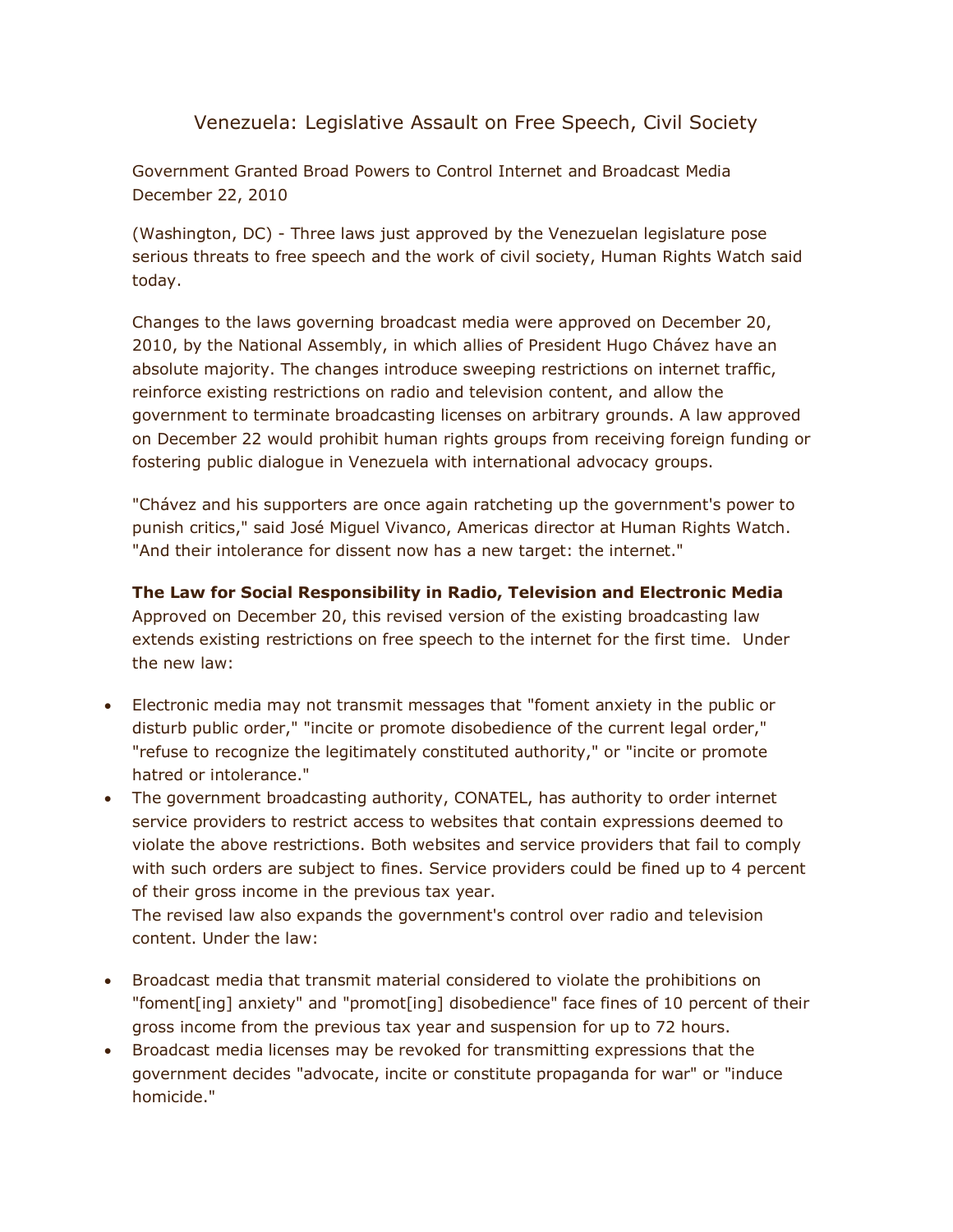The new restrictions go beyond what is regarded under international human rights standards as justified limitations on free expression and freedom of the media, and put Venezuela in violation of several international treaty obligations.

"The Chávez government can now block websites and punish broadcasters for encouraging people to engage in peaceful civil disobedience, or merely for transmitting news that makes people anxious," Vivanco said.

## **The Organic Law of Telecommunications**

Changes approved on December 20 to the Organic Law of Telecommunications, which regulates broadcasting licenses, declare broadcast media and the internet for the first time to be a "public service" and, as such, "reserved for the state." Under the new law:

- The government may suspend or revoke broadcasting concessions to private outlets if it considers such action to be "convenient for the interests of the nation, or if public order and security demands it."
- The assets of privately owned stations or channels whose operating license has expired or is terminated by the broadcasting authority will "revert" to the government to ensure the continuity of the service.

## **The Law for the Defense of Political Sovereignty and National Self-Determination**

The law blocks Venezuelan human rights defenders from receiving international support and severely limits their ability to foster public dialogue with foreign experts who are criticial of Chávez's policies. Under the law:

- Nongovernmental organizations that "defend political rights" or "monitor the performance of public bodies" are barred from receiving any foreign funding.
- Foreigners invited to Venezuela by these groups will be summarily expelled from the country if they express opinions that "offend the institutions of state, top officials or attack the exercise of sovereignty." Organizations that invite them would face stiff fines, and their directors could lose their right to run for public office for up to eight years.

"This law gives the Chávez government legal cover to expand its longstanding practice of bullying local human rights defenders and trying to keep international advocates away from the Venezuelan public," Vivanco said.

Chávez and his supporters have repeatedly sought to discredit local rights advocates with unsubstantiated claims that they were on the payroll of the US government. In July, for example, it depicted a well known advocate of freedom of expression in a state television cartoon with a briefcase bulging with US dollars.

Human rights organizations throughout Latin America have long depended on financing from philanthropic foundations and other foreign funding sources. The proposed law